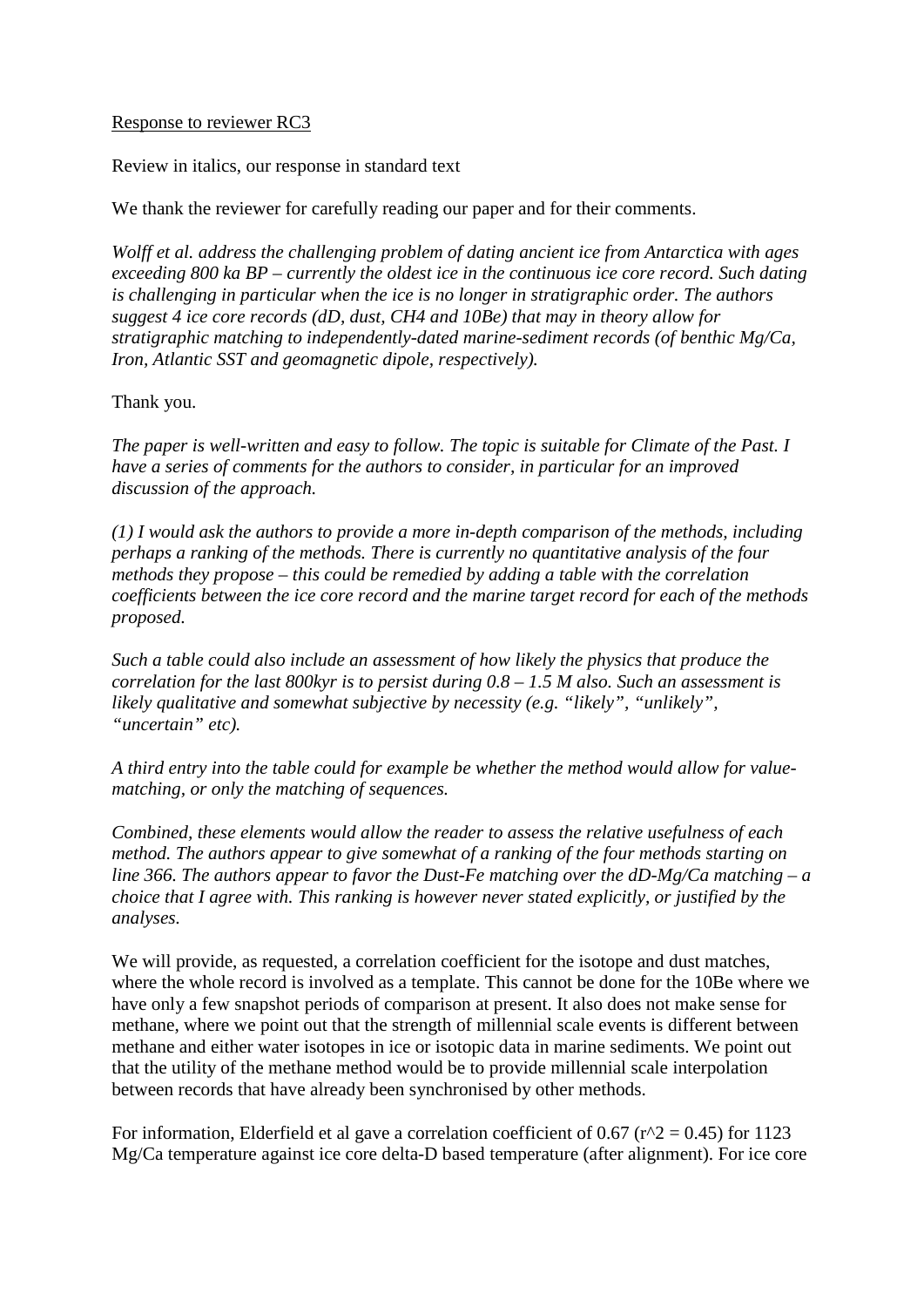dust against site 1090 Fe MAR, we calculate a correlation coefficient of 0.83 ( $r^2 = 0.69$ ). This is the same for dust flux and dust concentration in the ice (see response to reviewer 4).

We have considered providing a table showing the characteristics of each method. However we believe that the textual description we give in the first paragraph of section 7 provides the information requested, and that a table would be an inflexible way to do the same job. We do not favour a ranking as we believe that it will be most advantageous to use as many methods as possible, to ensure that false matches are not made, and to take advantage of the strengths of each method.

*(2) I have reservations about the dD to Mg/Ca matching. To me, one of the most exciting prospects of a 1.5 Ma ice core record would be to investigate the Antarctic dD climate record and its spectral properties. This possibility would be lost if it were wiggle-matched to the deep ocean temperature.*

*A surprising aspect of the 41-ka world is the absence of a precession (21 ka) signal in the benthic d18O. The hypothesis by Raymo et al. (2006), paper cited in the text, is that the NH and SH ice volume each responded to local precession forcing, yet this cancels out in the benthic d18O (and presumably also in benthic Mg/Ca) as the precession forcing is out of phase between the hemispheres. One of the key questions of a 1.5Ma ice core dD record is whether it has power in the precession band in the 41 ka world – the Raymo hypothesis requires that it does. If the dD record is wiggle matched to a benthic record, we would lose the ability to independently assess the differences in spectral content between such records – one of the key scientific objectives.*

*The authors suggest that the ODP 1123 benthic Mg/Ca resembles Antarctic dD so strongly because both are controlled by SH high-latitude SST. They follow the argument by Elderfield (2012) here (Lines 125-129). Antarctic dD also strongly resembles global benthic d18O (LR04), and it also strongly correlates with mean ocean temperature from ice cores (Shackleton et al., 2021; Fig. 3). I suspect that LR04 may actually give a better correlation to dD than ODP1123 Mg/Ca does (can you check/show?). Since bottom waters formed around Antarctica are at the freezing point, lowering Southern Ocean SST will not cool them further. It seems to me that global mean ocean temperature, the rate of bottom water formation, and circulation may all impact ODP1123 benthic Mg/Ca. ODP1123 certainly looks identical to LR04 (Elderfield 2012) in d18O, suggesting good connectedness to global ocean conditions.*

# *For these reasons I would ask the authors to reconsider recommending wigglematching dD to ODP1123 as a dating strategy.*

We fully understand the reluctance to use matching between marine and ice records because of the fact that this removes any possibility to investigate phasing between records. We would certainly favour methods where there is an a priori reason to expect the common signal to be recorded simultaneously in ice and marine records. This is the case for cosmogenic isotopes with their common production signal. It is partly the case for dust (common production signal) but we can expect some additional influence from overlying transport/lifetime signals that appear to reinforce the production-based signal, but cannot be assumed to be perfectly in phase. It's correct that it is a less strong constraint for a temperature signal, although the mechanism proposed by Elderfield et al (2018) would lead to a similar timing of the temperature signal in ice and deepwater. We will certainly adjust the text to make sure this point is understood.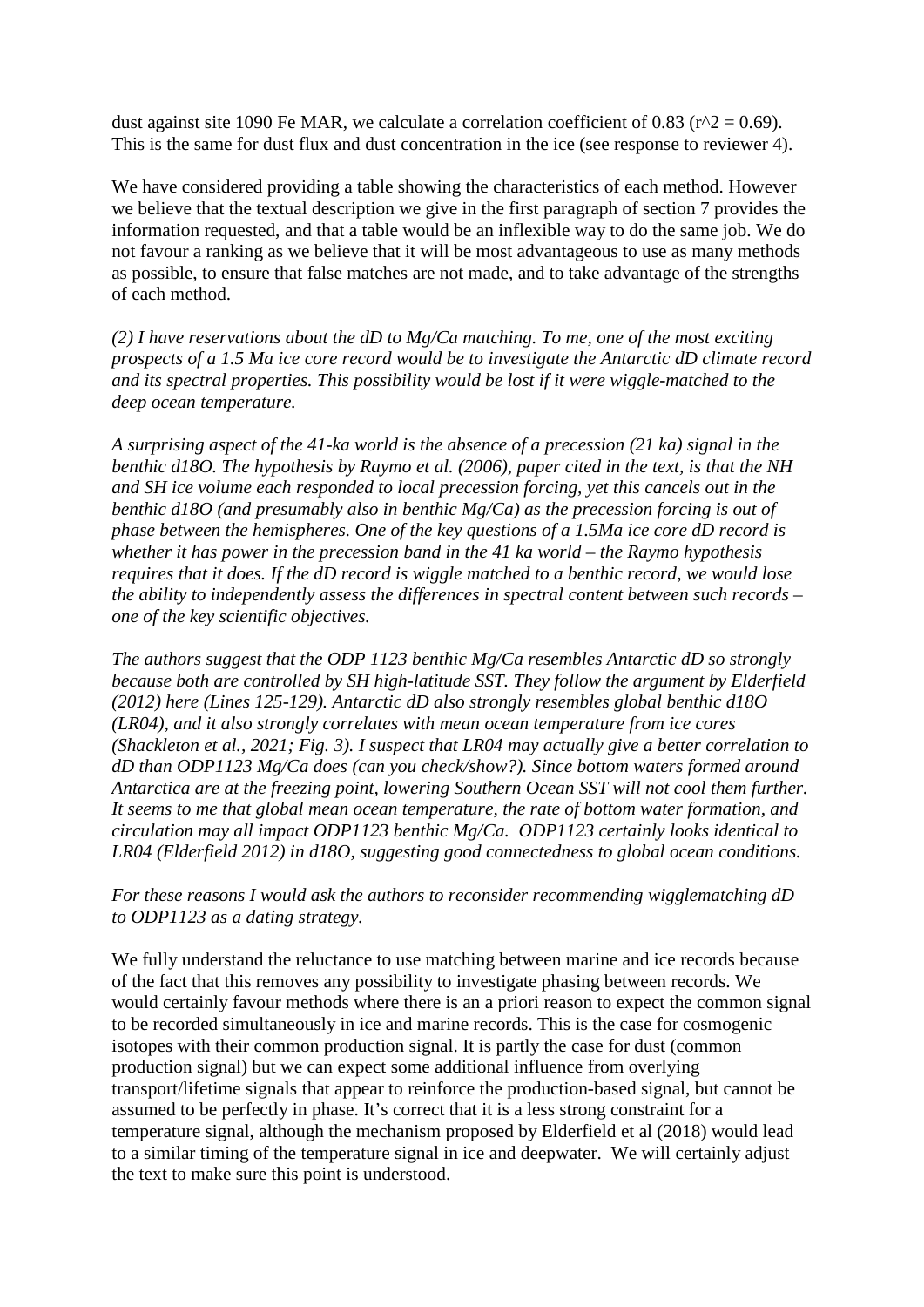However, it is important not to forget the underlying reason why we thought this paper was necessary: that it may be quite challenging to date the ice by other means. We would certainly prefer not to use correlations with records (orbital or marine) that require phasing assumptions that cannot then be tested. But without such methods we may have no age scale at all, which certainly precludes the phasing tests discussed by the reviewer.

We are less convinced by the suggestion to compare ice core water isotope records directly with the benthic isotope record from LR04. That record is indeed well-correlated with the EDC isotope record, but it is a mixed signal of deepwater isotopic content (hence ice volume) and deepwater temperature. While it's true that everything looks similar on glacialinterglacial timescales, there are good reasons to expect a more robust mechanistic link between the directly measured Mg/Ca deepwater temperature proxy and the ice core temperature proxy than between the mixed benthic signal and the ice core proxy. Probably the ice core mean ocean temperature signal would be an even better comparator, but it will be a while before a continuous high resolution record of that is available.

*(3) could you elaborate on the temporal resolution needed to do the CH4 / planktic d18O matching, and whether this resolution is available in the planktic record (which is promised but unfortunately not shown). For example, planktic d18O misses a DO event around 778ka BP that is clear in the EDC CH4. Could there be DO events that are missed altogether by both records?*

The resolution of the planktic record shown in Fig. 7 is about 200 years. The resolution of the methane record in the deepest part of EDC is typically about 500 years. This is sufficient to resolve millennial scale features, though not some of the sharper D-O events that are seen in the last glacial cycle. We discuss problems of resolution that might arise in older ice (lines 291-295 of original paper). We will add a sentence about resolution of the planktic record.

*(4) if Raymo et al. (2006) is right, the MPT reflects a transition from terrestrial to marine terminating Antarctic ice sheets. If so, could we get local Antarctic dust sources to contribute to the ice core record? Could this impact the dust matching?* 

This is an interesting point. If the ice retreated significantly, uncovering large areas of new dust sources it could indeed influence the dust record. We thank the reviewer for reminding us of this, and have added a further caveat to the text. In particular we mention the importance of checking for new dust sources through isotopic fingerprinting such as that used by Delmonte et al (2008).

### *(5) line-by-line comments:*

# *Line 40-44: acknowledge the Japanese and US ice core communities are also working on this in funded projects.*

We already write (line 40 of original text) "Several projects to obtain such a core are partially underway". We then specify the two funded projects in the Dome C region as it is the Dome C record we use as the ice core template. We are a little reluctant to start naming every nation/group with a plan, as this would also include Chinese, Korean, and Russian groups as well as Japanese and US. These plans are at various stages of readiness, and we do not have the information to confirm which of them actually have the funding to drill a deep ice core (for example the US Coldex project is funded for oldest ice work but it would not be true to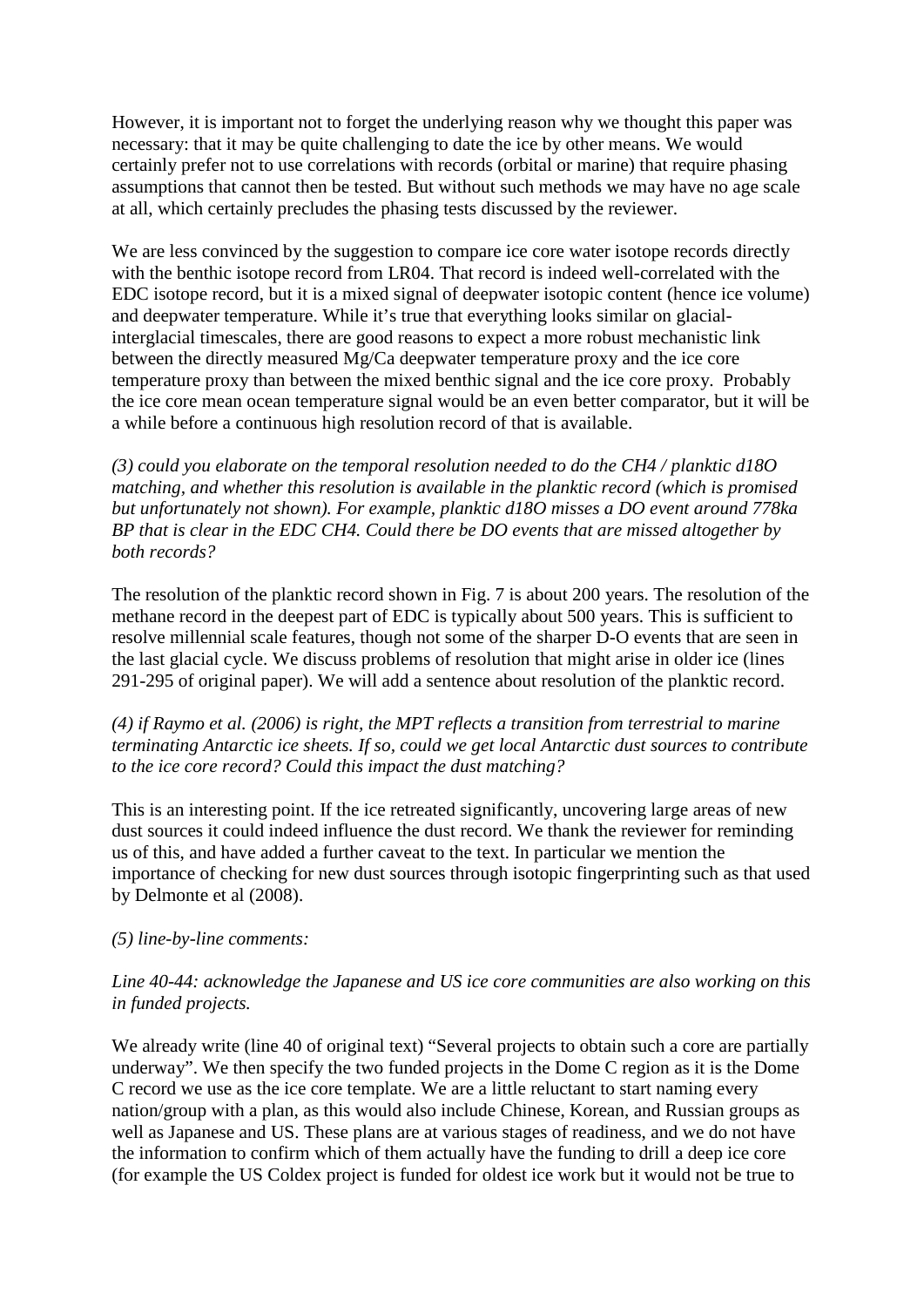say they are funded to drill a deep ice core). Rather than getting ourselves into a diplomatic quagmire, we prefer to refer to "several projects" and then specify the two we know best and which take place in the region from which we have taken ice core data.

*Line 65: other tuning targets are air content and d18O-O2.*

Indeed. We used the word "including" to indicate a non-exhaustive list. Since we do mention d18O-O2 in the next paragraph we will now include that (and a reference) in this paragraph.

*Line 115: I think both cited studies suggest dD is a proxy for site temperature – they just disagree as to what the correct calibration is.*

But the reason why calibrations are uncertain is because water isotopes are influenced by many factors and processes not all of which are directly related to temperature. We are happy with our wording here.

*Line 128: The temperature of the deep waters formed around Antarctica is probably always close to the freezing point. Could it not reflect the volume of deepwater formation, for example, and the mixture with other deep water masses?*

While no doubt there are many factors involved in deepwater formation, our statement correctly characterises what the Elderfield paper hypothesised. In fact if you accept their Mg/Ca dataset as representing the deepwater temperature, then it is not always at the freezing point, but actually varies over a range of about 4 degrees. We have not made a change here.

*Line 131: You could add Shackleton 2021 here too (new MOT data from MIS 4). In that paper she explicitly plots the very strong correlation between MOT and ice core d18O, which strengthens your argument as you correctly note.*

OK, reference added.

*Figure 3: is it possible to also plot the comparison as a Mg/Ca vs. dD scatter plot? That way the reader can assess the correlation better.*

*Line 146: can you give the correlation coefficient for the comparison?*

We will provide a correlation coefficient (value given in response above). A scatter plot does not seem necessary to us in addition.

*Line 177-180: I fully agree with this sentiment, but feel the same logic can (should?) be applied to ODP 1123. The Benthic temperature has an imprint of southern high-latitude SST, but also of global ocean temperature, volume of deep water formation, circulation, etc.*

I think we have to agree to differ here. We agree that the close connection of Antarctic temperature to deepwater temperature at a southern site cannot be guaranteed to be simple or static and we discuss this in some detail (lines 154-166 of original text). However, it is certainly much more closely connected to Antarctic temperature than a record of water isotopes in the North Atlantic, which contains two controlling components: one (ice volume) dominated by northern hemisphere ice, and the other (deepwater temperature) now at a site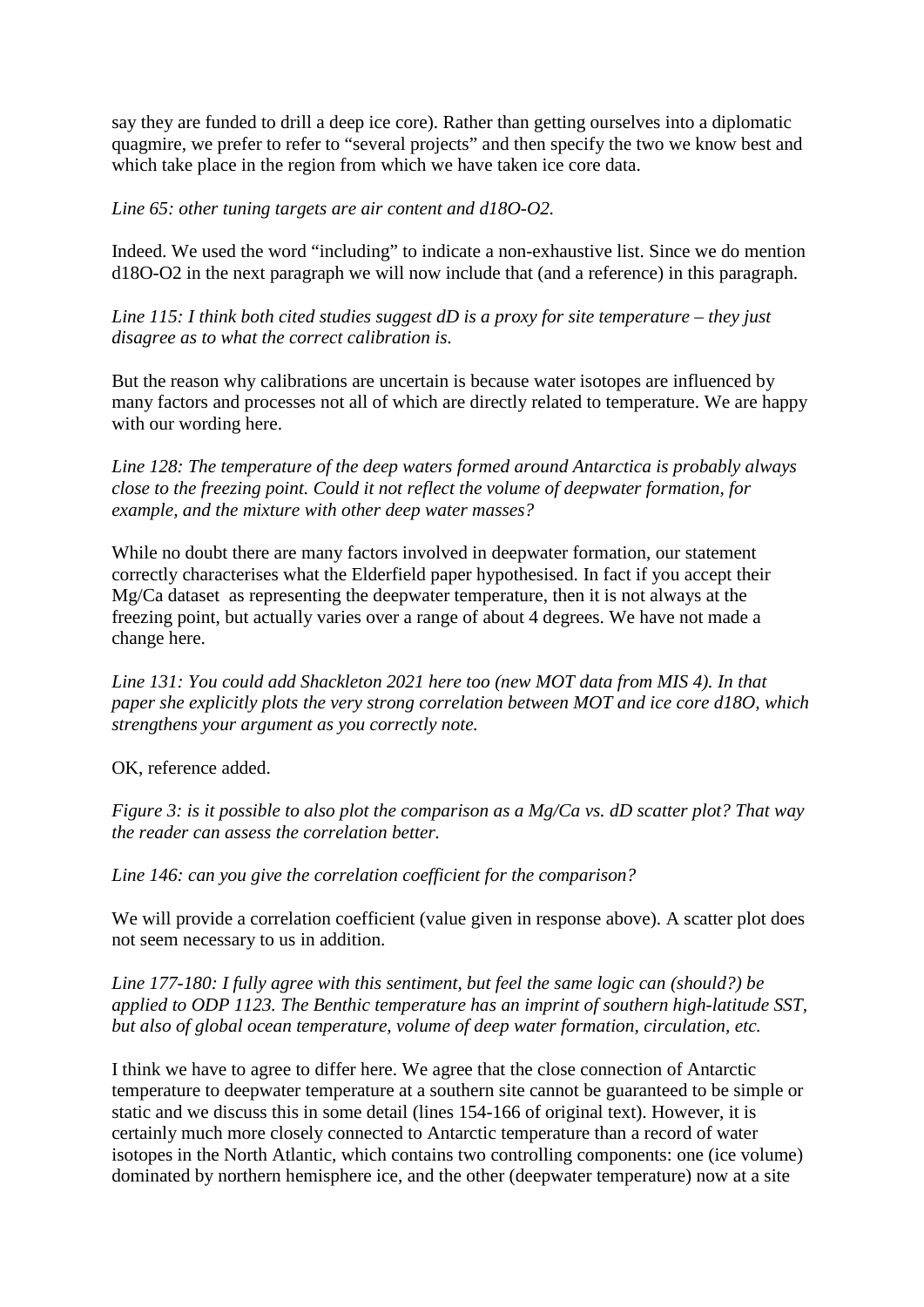where both northern and southern waters set the temperature. We agree that we could derive a good observational relationship between deuterium in ice over the last 800 kyr and the benthic record (whether from the Portuguese Margin or from the LR04 stack). However given the multiple controls on benthic isotopes we feel that the argument for constancy of the relationship across the MPT is much weaker than for the ODP1123-Antarctic temperature relationship. Our discussion around this point will allow the reader to make their own judgement whether they agree with us.

*Line 203: How good is the match? Can you quantify, e.g. via a correlation coefficient?*

We will include a correlation coefficient for the dust match (value given in earlier response above).

*Line 255: Perahaps note that DO 2 has no CH4 peak at all.*

We think this is too detailed as it would require us to number DO events (so readers know what we mean) and then discuss an event that is actually quite hard to pick even in the NGRIP water isotope record at the scale used here.

*Line 268: Throughout what? Throughout the record? throughout the Pleistocene?*

We have added "throughout the past 1.45 Myr".

*Line 269: can you give more details than "soon to be published". Is there a title and author list?*

To us, it seemed helpful to alert the reader that this is a record that will appear, not just a long term wish. However we do not use the unpublished data, or even hint at its content, and we do not believe it's appropriate to list it as a "paper in preparation" with full bibliographic details. If the editor prefers us to remove this phrase then we can do so.

*Line 317-318: This is unfortunate (though no fault of the authors). why is the full dataset from a 2013 publication not publicly available at this point? Can you provide more details?*

As the reviewer will note the data are shown in a thesis but have never been fully published, hence the lack of a dataset. We cannot answer the question posed.

*Line 366: Here the authors appear to suggest a hierarchy with the dust matching being considered more accurate than the other methods. Is this really what you mean to imply?*

As discussed above, we see the different records as complementary, each with their own strengths. Dust could indeed be superior to water isotopes but not if (as the reviewer pointed out) we find new dust sources for example. Hopefully the text in section 7 clarifies the strengths and weaknesses of the methods.

*Line 378: However, wouldn't the absolute values of the 10Be be challenging to use due to the accumulation uncertainty? Also, the VADM record is really variable, and certain 10Be values are not necessarily very unique.*